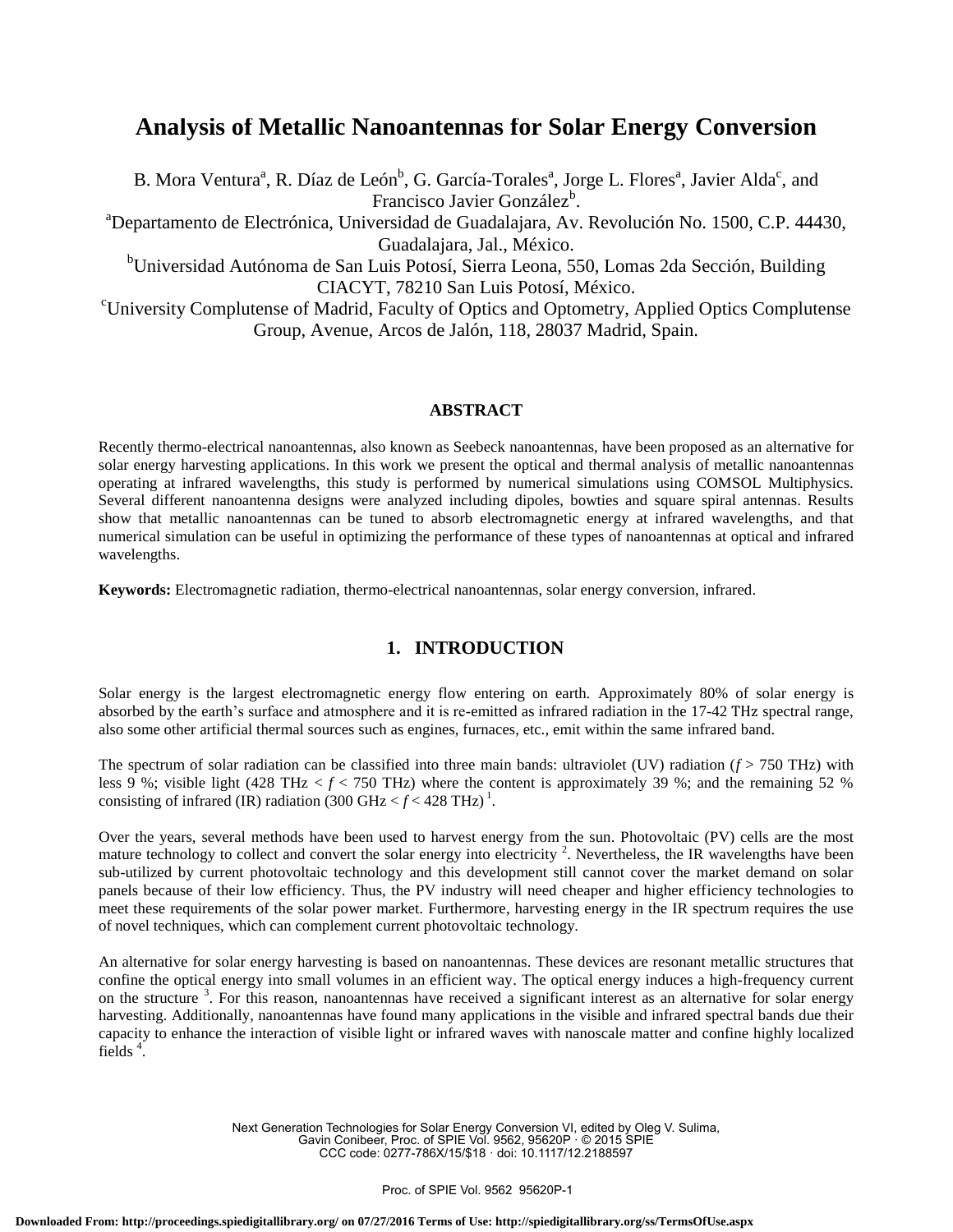Even though nanoantennas capture infrared energy in an efficient manner<sup>5</sup> they need a mechanism, such as a rectifier to get dc power, similar to what electromagnetic receiving devices do in the microwave region <sup>6</sup>. Nanoantennas coupled to high-speed rectifiers based on tunnel barriers, also known as "rectennas", has been extensively explored during the last years as a way to convert the optical power into dc power  $^{7, 8}$ . Rectennas have inconvenient due to its low-performance, reaching efficiencies values of  $10^{-9}$  and  $10^{-12}$  percent for the most explored barrier<sup>9</sup>. Matching between diodes and antennas, and the diode-like behavior of the tunnel barriers are self-dependent key parameters that should be improved to increase the performance of devices  $^{10, 11}$ . By the other hand, the incorporation of nano-rectifiers to the antennas whose dimensions are around 60 nm  $\times$  80 nm for rectification to THz frequencies requires the use of multi-level e-beam lithography processes what can conduce to not-reproducible results.

Another technique has been proposed based on the thermoelectric effect using optical nanoantennas. This technique permits to overcome the transfer energy constraint (or mismatch impedance) between the antennas and coupled fast rectifiers. It increases the efficiency of devices and reduces the technological problems arising from fabrication<sup>12</sup>. This devices are also called thermo-electrical or Seebeck nanoantennas.

Thermo-electrical nanoantennas are based by the Seebeck effect, where a current is induced all along the structure by locally increasing the temperature of the bi-metallic junction<sup>13</sup>. The heating of the junction is optically induced when the optical radiation impinges the structure, causing a non-uniform Joule heating generated by the resonant current along the  $n$ anoantennas<sup>14, 15</sup>.

In this work, we present the optical and thermal analysis of metallic nanoantennas resonating at infrared wavelengths. This study is performed by numerical simulations using COMSOL Multiphysics. We analyze three common geometries and five metals.

Section 2 describes the design and method to evaluate the thermal and optical response. Optical and thermal results are presented in section 3, and finally conclusions are given in Section 4.

## **2. NUMERICAL SIMULATIONS OF NANOANTENNAS**

Numerical simulations have been used to obtain approximate solutions to problems of mathematical physics. The software that we use is based on the finite element method. This method is applicable to electromagnetic and thermal analysis.

## **2.1 Design parameters of nanoantennas**

The nanoantennas designed for solar energy harvesting applications are shown in figure 1 (a), (b) and (c). These geometries are sensitive to linear polarized radiation.



Figure 1. Geometry of the proposed nanoantennas, (a) Dipole, (b) Bowtie and (c) Square spiral.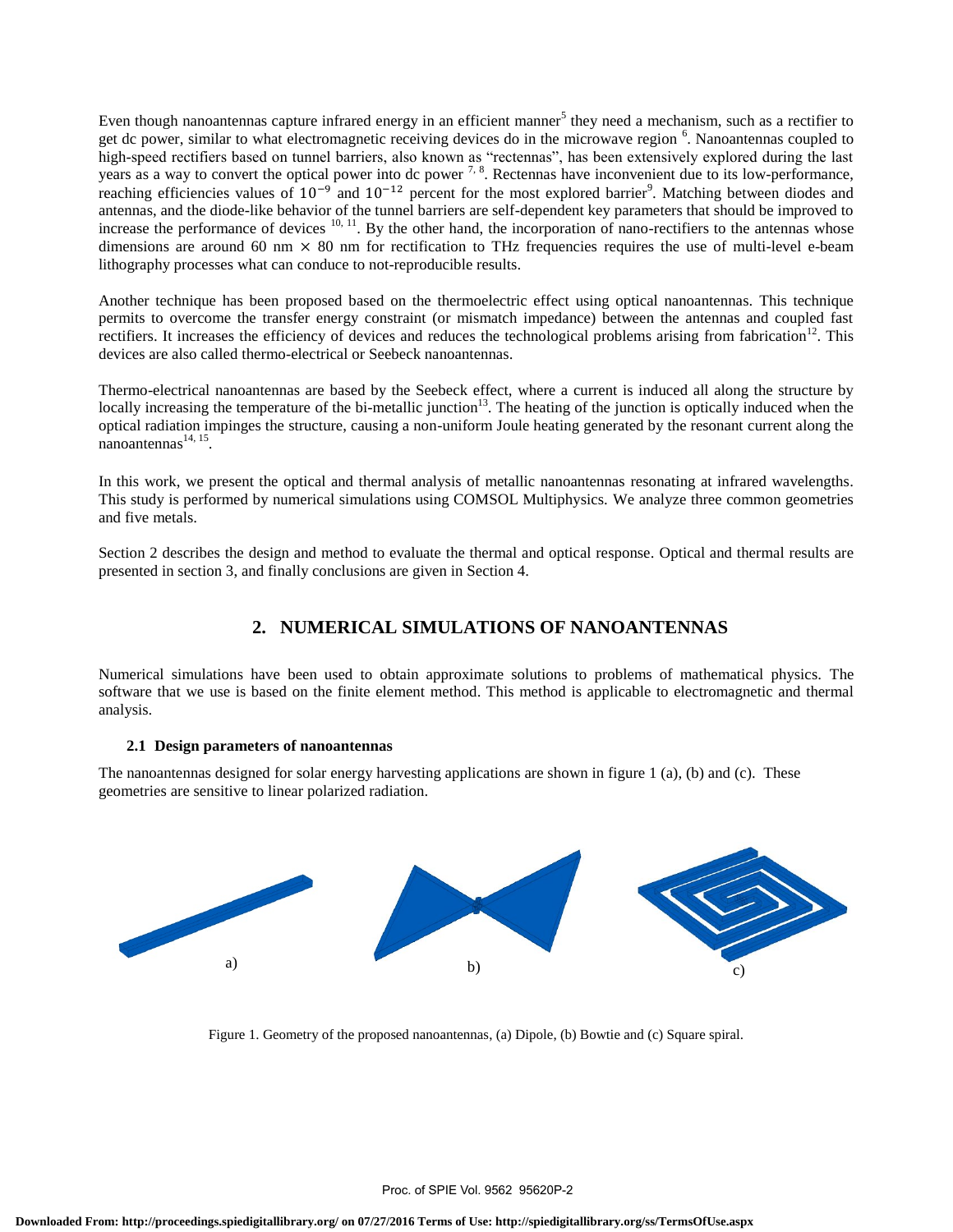Table 2. Parameters of the studied geometries

| <b>Geometry</b> | <b>Parameters</b>                                                                                  |
|-----------------|----------------------------------------------------------------------------------------------------|
| Dipole          | Length= $3\mu$ m; width= $200$ nm; thickness= $100$ nm                                             |
| <b>Bowtie</b>   | Flare angle= $60^{\circ}$ ; Length= $3\mu$ m; width= $200$ nm; thickness= $100$ nm                 |
| Square spiral   | Composed by two symmetrical arms 10.2 µm lineal long; width=200 nm;<br>thickness= $100 \text{ nm}$ |

We study the effect of these geometries, their performance is analyzed with the induced current and electric field distribution as a function of frequency.

## **2.2 Optical analysis**

The most popular materials utilized to build antennas are gold, silver and cooper. At the optical and infrared regions, metals are no longer considered to be perfect conductors and they have frequency dependent dielectric properties. In this work, we use gold, silver, copper, titanium and nickel as the materials for designing. The Drude model describes the optical permittivity of the metal as:

$$
\varepsilon(\omega) = \varepsilon_{\infty} - \frac{(\omega_p)^2}{\omega^2 - i\omega\omega_\tau} \tag{1}
$$

Where  $\varepsilon_{\infty}$  represents the contribution of the bound electrons to the relative dielectric constant,  $\omega_p$  is the plasma frequency and  $\omega_{\tau}$  is the damping frequency. The optical parameters are frequency-dependent as shown in (Eq. 1), however, it is previously approved in the research literature <sup>16</sup> that the material parameters at a single frequency close to the resonance can be used instead of the frequency-dependent variable  $\varepsilon(\omega)$ . An acceptable agreement is maintained as long as the imaginary part of  $\varepsilon$  is included. For this work we obtained the optical parameters of metals at IR frequencies previously reported in the literature<sup>16-19</sup>.

The electromagnetic simulation was performed by propagating a linearly polarized plane wave that match with the structure. The electric-field-amplitude of the plane wave was 1 V/m and the induced current in the antenna as a function of the plane wave's frequency was measured by integrating the surface current density over the antenna.



Figure 2. Geometries of nanoantenas that are immersed to the physic space with electromagnetic characteristics of air, we use relative permittivity ( $\varepsilon_r = 1$ ), relative permeability ( $\mu_r = 1$ ) and electric conductivity ( $\sigma = 0$  S/m).

The optical study lead us to analize the performance of the nanoantennas that is useful for calculate the parameters used in thermal analysis. In the next section, we present the relation between electromagnetics and thermal power.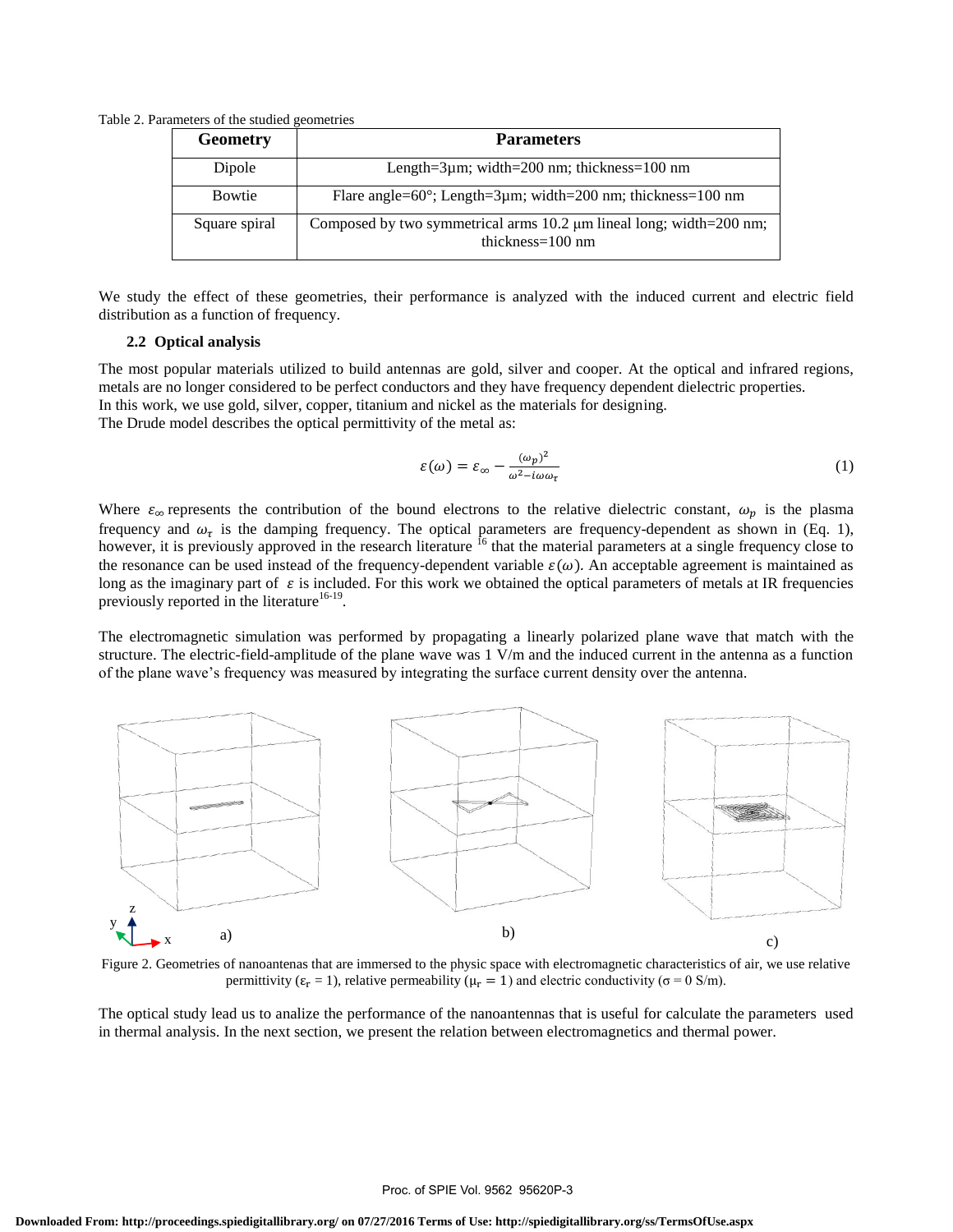#### **2.3 Thermal analysis**

In the thermal study of the nanoantennas, we have to take into account that the incoming electromagnetic radiation into the metallic structure generates heat. The heating of the nanoantenna is described by the Joule effect. The power dissipated by the device is seen as a heat source<sup>20, 21</sup> .

The total heat produced after excitation is given by the following relation:

$$
Q = \int_{\nu} q(x, y, z) dv = \int_{\nu} \sigma_{\omega} \left| \vec{E}_{\omega}(x, y, z) \right|^2 dv, \tag{2}
$$

Where  $\sigma(\omega)$  is the conductivity of the metal at the frequency of the incident wave, where  $\vec{E}_{\omega}(x, y, z)$  is the spatial distribution of the electric field of the electromagnetic wave, and  $v$  is the antenna volume.

The electric field distribution,  $\vec{E}_{\omega}(x, y, z)$ , is obtained after solving the following wave equation:

$$
\nabla \times (\frac{1}{\mu_r} \nabla \times \vec{E}) - k_0^2 (\varepsilon_r + i \frac{\sigma(\omega)}{\varepsilon_0 \omega}) \vec{E} = 0,
$$
\n(3)

To find out the temperature change of the metal structure, we need to use the heat transfer equation:

$$
dC_p \frac{\partial T}{\partial t} = \nabla(\kappa \nabla T) + q,\tag{4}
$$

Where d is the mass density,  $C_n$  is the heat capacity,  $\kappa$  is the thermal conductivity and  $q = q(x, y, z)$  is the power heat density (W/m<sup>3</sup>), which is related with the power dissipation given in Eq.  $(2)^{22}$ .

For the thermal analysis, we simulate the total heat produced by Joule effect with a heat source implemented in the design of the nanoantennas. The numerical model was defined using all the optical, thermal and thermo-electrical properties of materials reported at 10.6 $\mu$ m wavelength  $^{23}$ .

In the thermal part of the simulation study, we used dipole nanoantennas joining their arms with two dissimilar metals. These devices are like thermocouples composed of the following materials: silver-nickel, gold-nickel, copper-nickel and titanium-nickel.

Materials with a considerable difference in their Seebeck coefficients  $S_a$  and  $S_b$  (property that determines the performance of materials to generate voltage from heat gradients) should be considered in order to increase the response of the devices, given by  $24, 25$ .

$$
V_{oc} = (S_a - S_b) \Delta T \tag{5}
$$

Where  $\Delta T$  is the temperature difference between the center (hot spot) and the open ends of the antenna (cold spots).

The effective temperature increase of the bi-metallic junction  $\Delta T$  was found and the voltage response of the antenna was evaluated by using the Seebeck effect relationship  $25$ .

We use proprieties of nickel as a main building material, because it has a negative Seebeck coefficient and consequently it shows a considerable difference substituting the values of the materials in (Eq. 5).



Figure 3. Schematic representation of thermoelectric dipole nanoantennas. This geometry is made of two dissimilar metals that are represented with different color, it creates a thermocouple. Each arm of the dipole nanoantenna has 200 nm width  $\times$  100 nm thickness and 1.5  $\mu$ m length.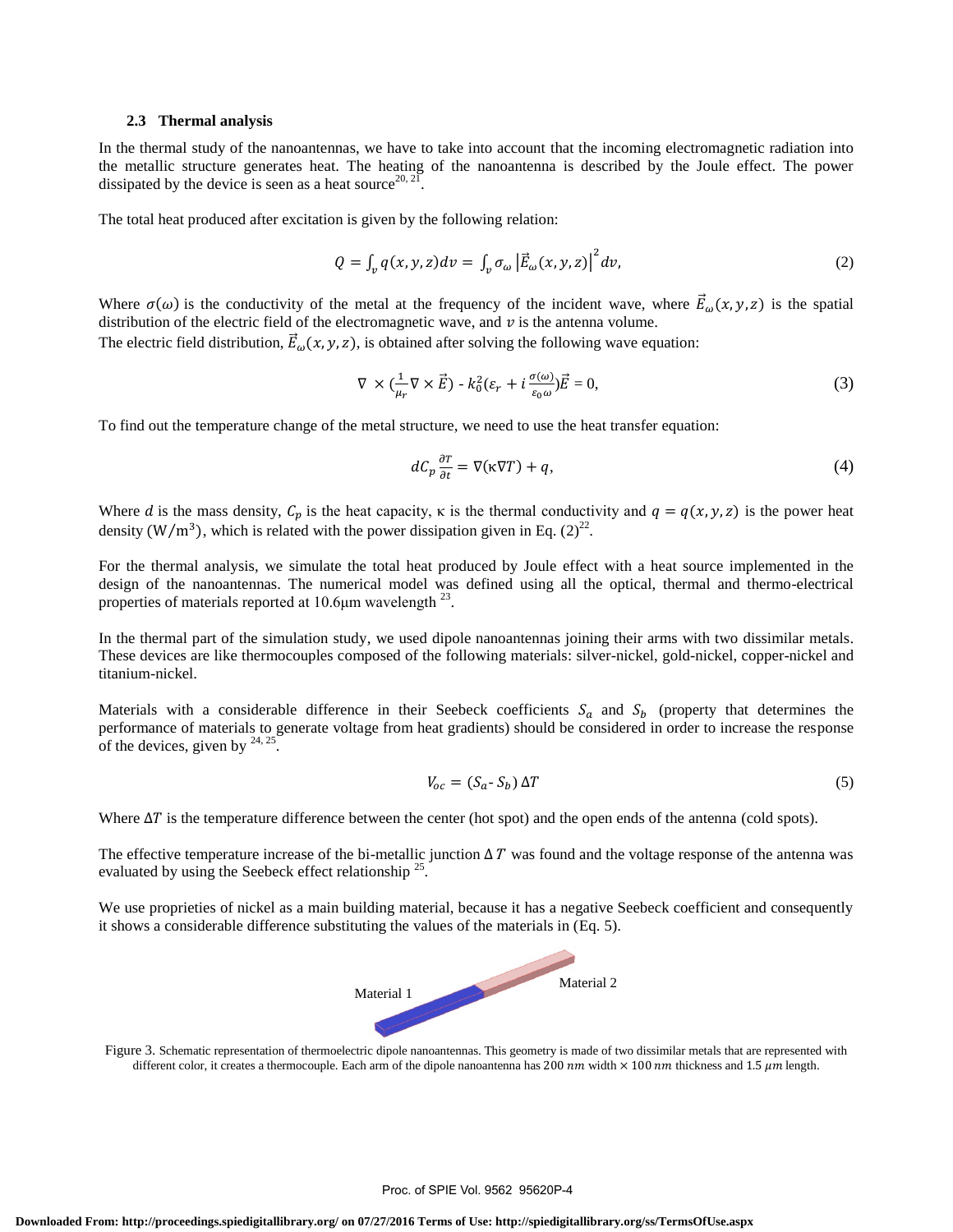## **3. RESULTS**



Figure 4. Electric field norm around the nanoantenna under resonant frequency condition.

Using the finite element method numerical simulation was realized, getting like result the electric field distribution for three types of nanoantennas. Addition, the induced current as a function of frequency was obtained. Figure 4 shows the electric field concentration of gold nanoantennas as a function of their resonance frequency. As expected, the highest electric field intensity is distributed along the edges of the nanostructures. The magnitude of the induced current is proportional to the electric field intensity.

It can be seen from Figure 4 that there is a resonance shift from 39 THz for dipole, 31 THz for bowtie and 25 THz for square spiral antenna. These resonance frequencies correspond at infrared spectrum.

The results show in figure 5 the current induced at range of frequencies 10 THz to 150THz. The spiral square antenna has the largest value compared with the bowtie and the dipole nanoantennas. The higher response is due to the larger collection area in comparison with the dipole. Bowtie antenna resonates at a lower frequency than dipole antenna of the same length. Through modifying geometries is possible have different broadband of energy harvested and different resonance frequency.



Figure 5. Induced current by a linearly polarized plane wave on gold dipole, bowtie and square spiral nanoantennas as a function of frequency.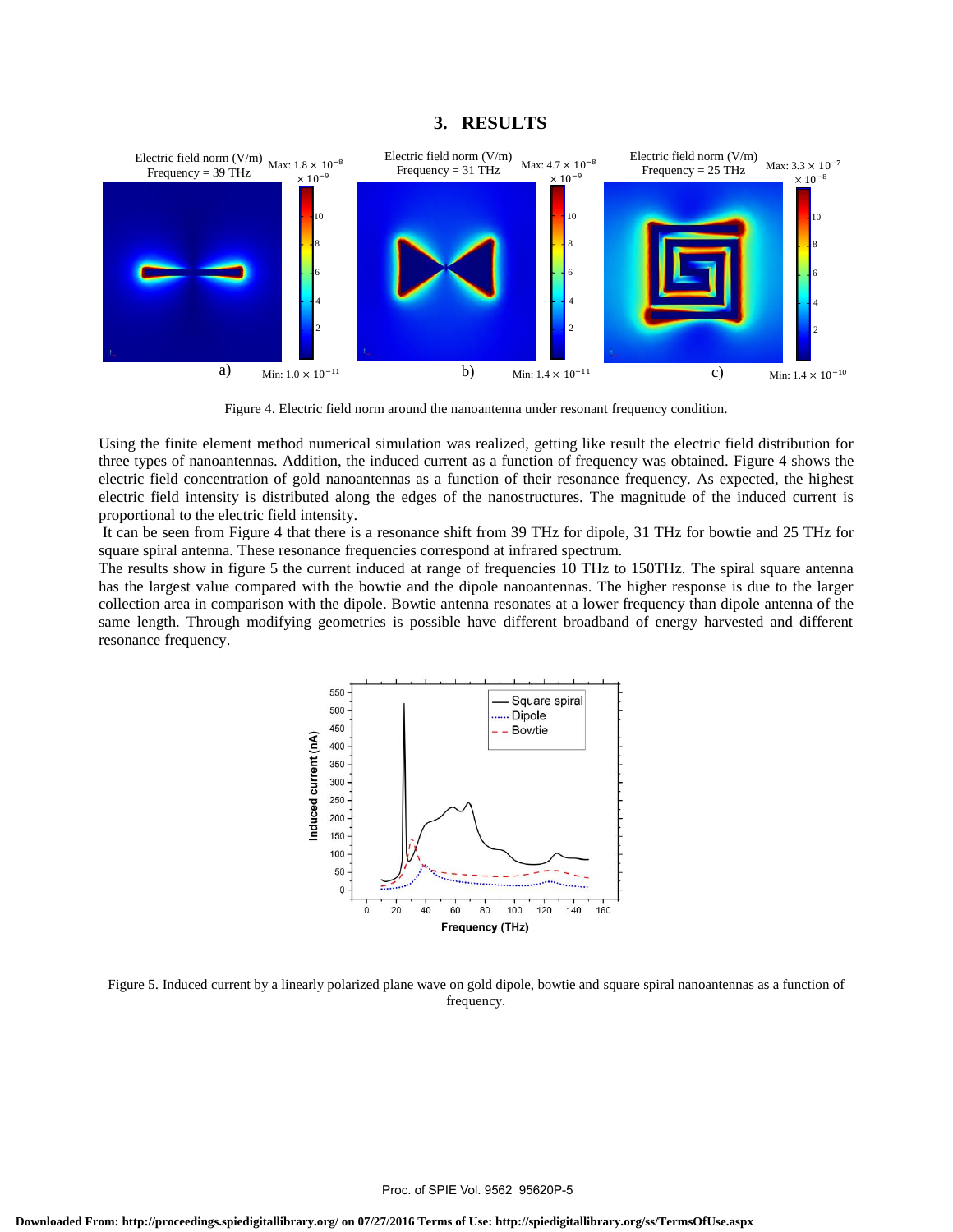

Figure 6. Induced current by a linearly polarized plane wave on gold, cooper, silver, titanium and nickel dipoles as a function of frequency.

In order to find out the influence of the material, the simulations were performed using the optical proprieties of the metal reported in the literature<sup>16-19</sup>. Figure 6 shows the effect of the material in the current induced on the nanostructures at infrared frequencies. The response of titanium, of dipoles nanoantennas with the same length, has the higher induced current. The resonance frequency is shifted in function of the type of material used.

The results of the finite-element thermal simulations are employed to evaluate the Seebeck voltage on the dipole nanoantenas. For thermal simulations the thermal conductivities of the materials were considered to work at room temperature. We obtain the temperature distribution along the dipole nanoantenna with different materials. Figure 7 shows the temperature distribution of the Ti-Ni nanoantena at the steady-state.



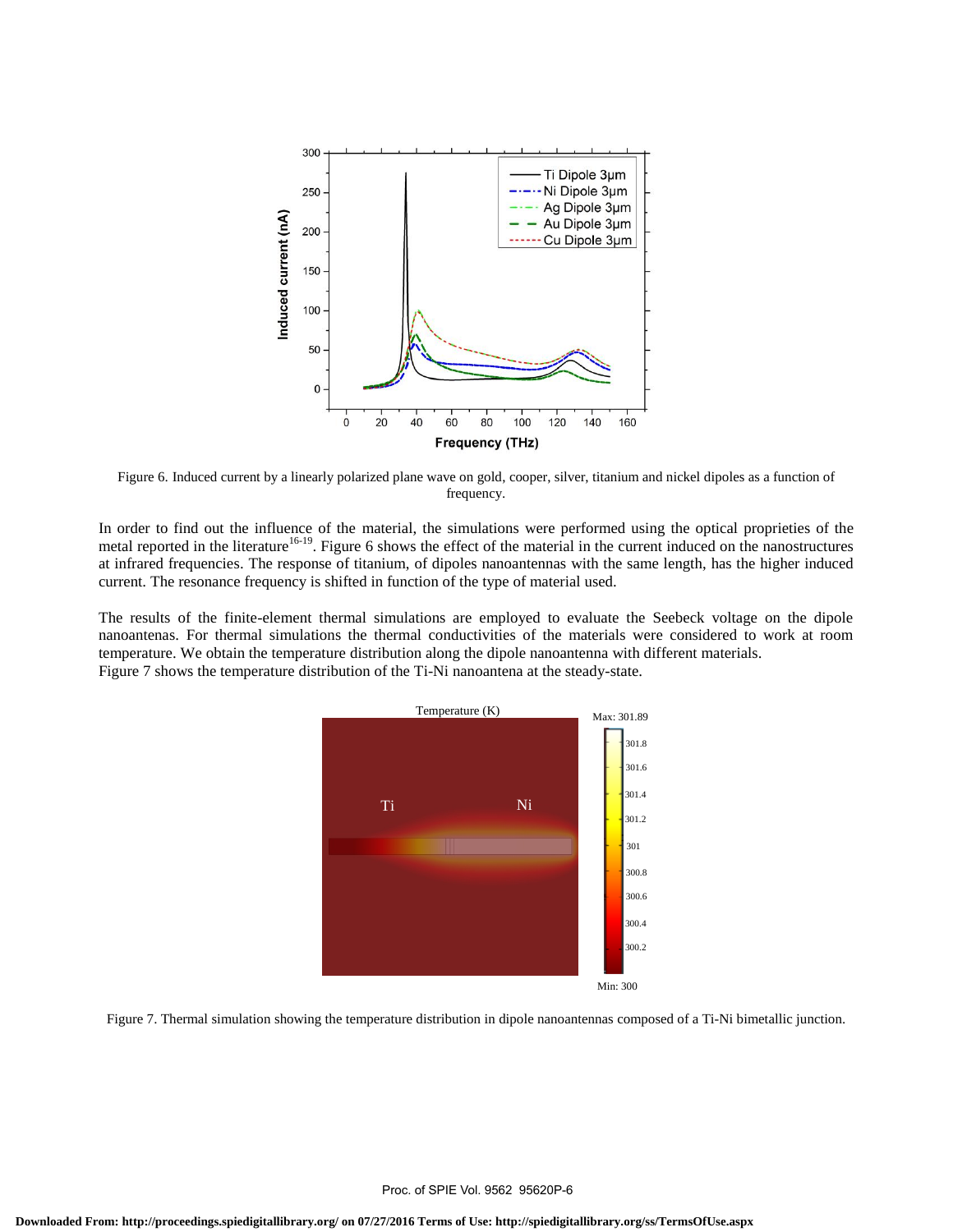

Figure 8. Temperature obtained in dipole nanoantennas of the metals analyzed in this work.

The figure 8 shows that the Ti-Ni junction has higher difference of temperature obtained of the ends of dipole nanoantenna. In figure 9, we plot the temperature for each junction. The temperature asymmetry of arms arises from the difference in thermal conductivities of used metals what causes one arm to conduct faster the heat.



Figure 9. Temperature obtained in dipole nanoantenna, (a) Silver-Nickel, (b) Gold-Nickel, (c) Copper-Nickel and (d) Titanium-Nickel.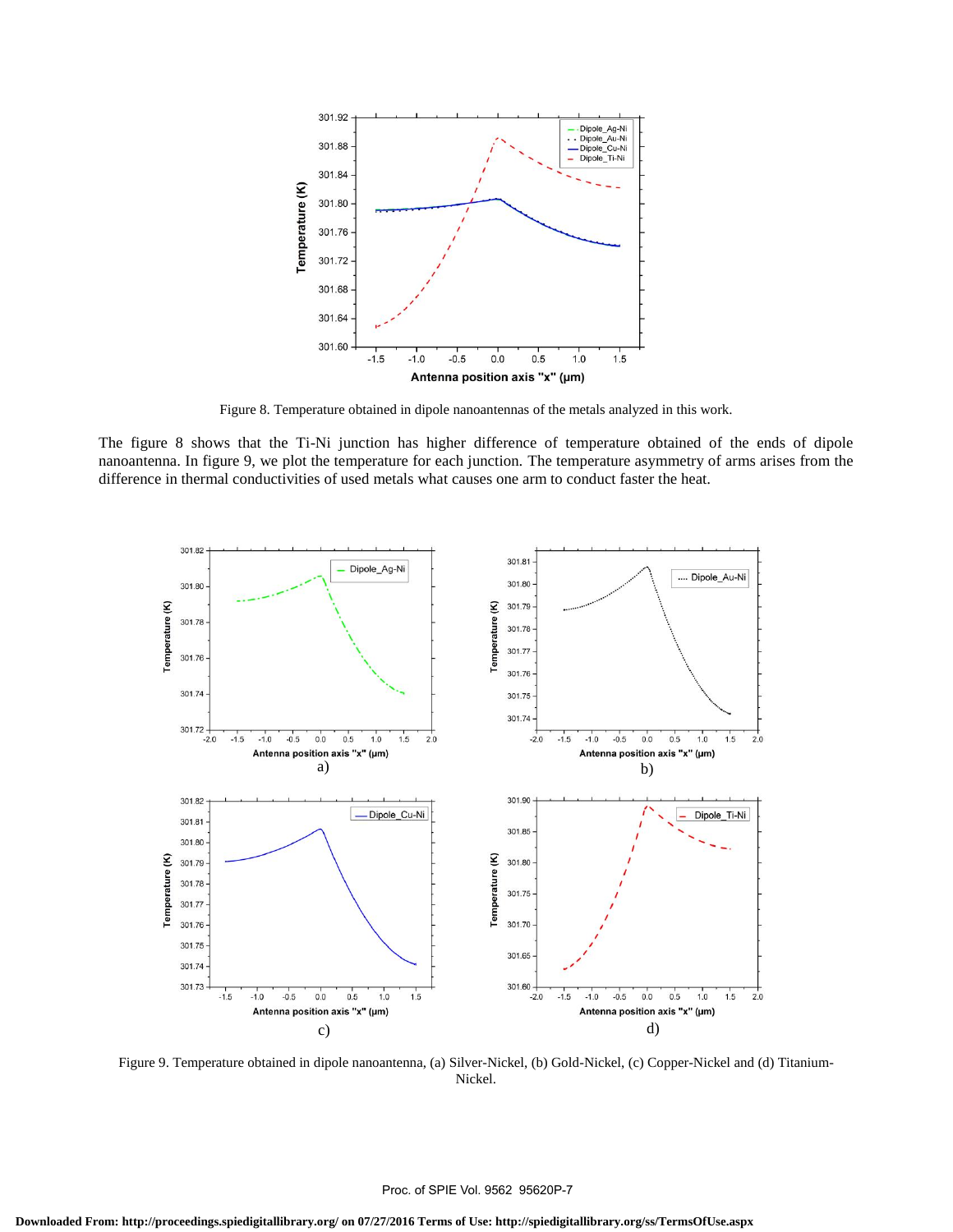Table 2 shows the effective temperature increase of the bi-metallic junction, and the voltage response of the antenna was evaluated by using the Seebeck effect, described in (Eq. 5). The Seebeck coefficients were taken as bulk ( $S_{Ag} = S_{Au}$  $S_{Cu} = 6.5 \mu V/K$ ,  $S_{Ti} = 7.2 \mu V/K$  and  $S_{Ni} = -15 \mu V/K$ ).

| <b>Material junction</b> | $\Delta T$ (K) | $V_{oc}(\mu V)$ |
|--------------------------|----------------|-----------------|
| Ag-Ni                    | 0.051          | 1.096           |
| Au-Ni                    | 0.046          | 0.989           |
| Cu-Ni                    | 0.049          | 1.036           |
| Ti-Ni                    | 0.193          | 4.282           |

Table 2. Difference temperature obtained of the ends of nanoantennas and Seebeck voltage of dipole nanoantennas with 3µm of length.

## **4. CONCLUSIONS**

Metallic nanoantennas can be tuned to absorb electromagnetic energy at infrared wavelengths. Through modifying geometries is possible have different broadband of energy harvested. We analyzed optical response of different metals getting the induced current on the nanoantennas, the results show that titanium at high frequencies has the best response. In thermal analysis we obtained the difference temperature along of the nanoantenas, the higher difference was for the junction Ti-Ni and its open circuit voltage was 4.282 µV. Large arrays of nanoantennas that act as thermocouples can be implemented to increase voltage response. Thermo-electrical nanoantennas can work together with traditional solar cells to increase the harvest of spectral energy.

## **ACKNOWLEDGMENTS**

The author B. Mora Ventura acknowledges the scholarship of the Consejo Nacional de Ciencia y Tecnología (CONACYT), also the Universidad de Guadalajara and the Universidad Autónoma de San Luis Potosí for the support to accomplish this research. FJG would like to acknowledge support by project 32 of "Centro Mexicano de Innovación en Energía Solar" from Fondo Sectorial CONACYT-Secretaría de Energía-Sustentabilidad Energética and by the National Laboratory program from CONACYT through the Terahertz Science and Technology National Lab (LANCYTT).

#### **REFERENCES**

[1] Garret M. and Sachit G., "Rectenna Solar Cells", New York: Springer, pp. 231-257, (2013).

[2] Kotter D., Novack S., Slafer W., and Pinhero P., "Theory and manufacturing processes of Solar Nanoantenna Electromagnetic Collectors, " J. Sol. Energy Eng., vol. 132(1), pp.011014(9 pages), (2010).

[3] Novotny L. and van Hulst N., "Antennas for light", Nat. Photonics,vol. 5, pp. 83-90, (2011).

[4] Biagioni P, Huang JS, Hecht B., "Nanoantennas for visible and infrared radiation", Reports on Progress in Physics 75.2: 024402, (2012).

[5] González F. J. and Boreman G., "Comparison of dipole, bowtie, spiral and log-periodic IR antennas," Infrared Phys. Technol. 46(5), 418–428, (2005).

[6] Hagerty J. A., Helmbrecht F. B., McCalpin W. H., Zane R., and Popovic Z. B., "Recycling ambient microwave energy with broad-band rectenna arrays," IEEE Trans. Microw. Theory Tech. 52(3), 1014–1024, (2004).